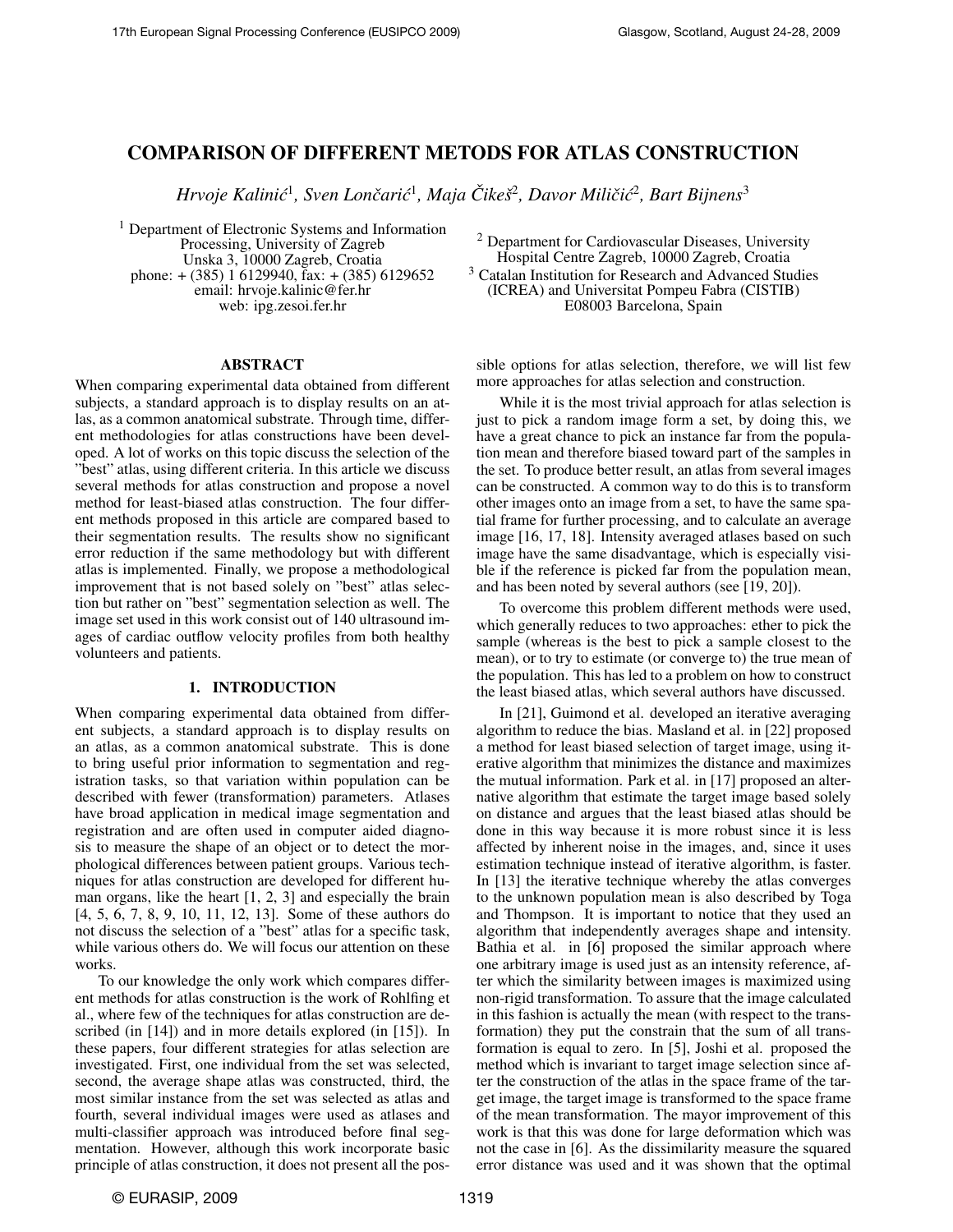atlas (for the selected dissimilarity measure) is an average intensity atlas. A similar work using Kullback-Liebler divergence is described in [7] by Lorenzen et al..

In this paper we propose four different approaches to atlas construction which incorporate some of the basic principles of the works mentioned above. The atlases are compared with respect to their segmentation performance, which we believe should be the criteria which atlas is the "best" atlas. The atlases are constructed from the aortic outflow velocity profile images. The images represent the blood-flow velocities from the left ventricle to aorta through time. Images are acquired using continuous wave Doppler ultrasound method by a echocardiographic scanner (Vivid 7, GE Healthcare). An instance of an aortic outflow velocity profile of a patient and a healthy volunteer is presented in the Figure 1.



Figure 1: An example of the patient (left) and the healthy volunteer (right) aortic otuflow velocity profile.

#### 2. METHOD

In the further subsections an image registration method used for atlas evaluation is introduced, and next, four methods for atlas construction are described, along with the framework for atlas evaluation. In all methods for atlas construction, described below, it is assumed that all the images are already rigidly aligned and resized to the same resolution. The images are denoted with *I<sup>i</sup>* , and the set of images can be denoted as  $S = \{I_i; i = 1..N\}$ , where *N* stands for number of images. In this work we uses 140 images out of which 26 belongs to healthy volunteers, while the rest 114 belong to patients.

### 2.1 Image registration

To register two images transformation function, similarity measure and optimization algorithm have to be defined. For registration of cardiac outflow profiles we have used the transformation function that non-linearly transforms image only along y-axis since this should be enough to describe all the the possible physical changes. This can be expressed with the following formulae:

$$
T(x, y) = t(x) \cdot y \tag{1}
$$

where  $t(x)$  denotes warping of image space frame along yaxis. This function was only estimated from N stripes selected from the image and calculating only the samples *t*[*k*], after which the function  $t(x)$  was reconstructed using linear interpolation. To measure the quality of the alignment between image, the similarity measure was defined in the form of normalized mutual information [23, 24, 25]. As an optimization algorithm a version of the gradient ascent algorithm [26] with multiresolution implementation was used.

#### 2.2 Average intensity atlas

The average intensity atlas is probably the easiest way of construction an statistical atlas. The construction of an atlas can be explained with formula:

$$
A_{av}(x, y) = \frac{1}{N} \sum_{i=1}^{N} I_i(x, y)
$$
 (2)

#### 2.3 Median intensity atlas

With median intensity atlas we try to produce the atlas image only from the set of the pixels already existent in the image set *S*. The value of an each pixel at the position  $(x, y)$  in the mean intensity atlas was calculated as median of all pixels at the position  $(x, y)$ , selected from the set of images  $I_i$ :

$$
A_m(x, y) = median(I_i(x, y)); i = 1..N
$$
\n(3)

### 2.4 Construction of least biased atlas with respect to transformation function

Let's assume that all the images are already registered onto each other using the approach described in Section 2.1. Now we can define the distance measure to calculate how far is any image (let's say  $I_i$ ) of the set from the rest of the images in the set (i.e.  $I_i \forall i \neq j$ ). Let's define the distance measure as:

$$
d_{ij} = \sum_{j=1, j \neq i}^{N} \sum_{k=1}^{n} |log(t_{ij}[k])|
$$
 (4)

Where  $t_{ij}$  denote transfer vector that transforms the image  $I_i$  onto the image  $I_j$ , and  $k$  stands for  $k$ -th element of the transformation vector. The logarithm was used in distance measure since the scaling of the image is done by multiplication. In this way we assure the symmetry of the distance measure, i.e. that two images one stretched by factor  $\alpha$  and other squeezed by the same factor have the same distance from theirs originals.

Defined in this way, the distance measure from the Equation 4 will lead to selection of the image on which we can root the atlas. Now, when the root image is selected, the rest of the images are transformed on this image and the average intensity image is calculated (similar to the formula from the Equation 2). Finally, this image is then transformed so that it has the same distance from all the other images, where distance is again calculated as defined in Equation 4, with difference that it is now done for fixed *j* (the index of the root image).

### 2.5 Average shape and intensity atlas

The atlas construction procedure described in this section is inspired with the idea of shape-based interpolation of multidimensional object described in the work of Raya and Udupa [27]. They presented the method that was used for shape interpolation between slices acquired from medical imaging scanner. The basic idea behind this approach is to convert the binary image (which represents the segmented object) to gray image where the gray value of the point represent the shortest distance (from the border of the binary image). The distance is defined as positive for the points within an object and negative for the points outside of an object. For an image this distance function can be observed in 3D space. For a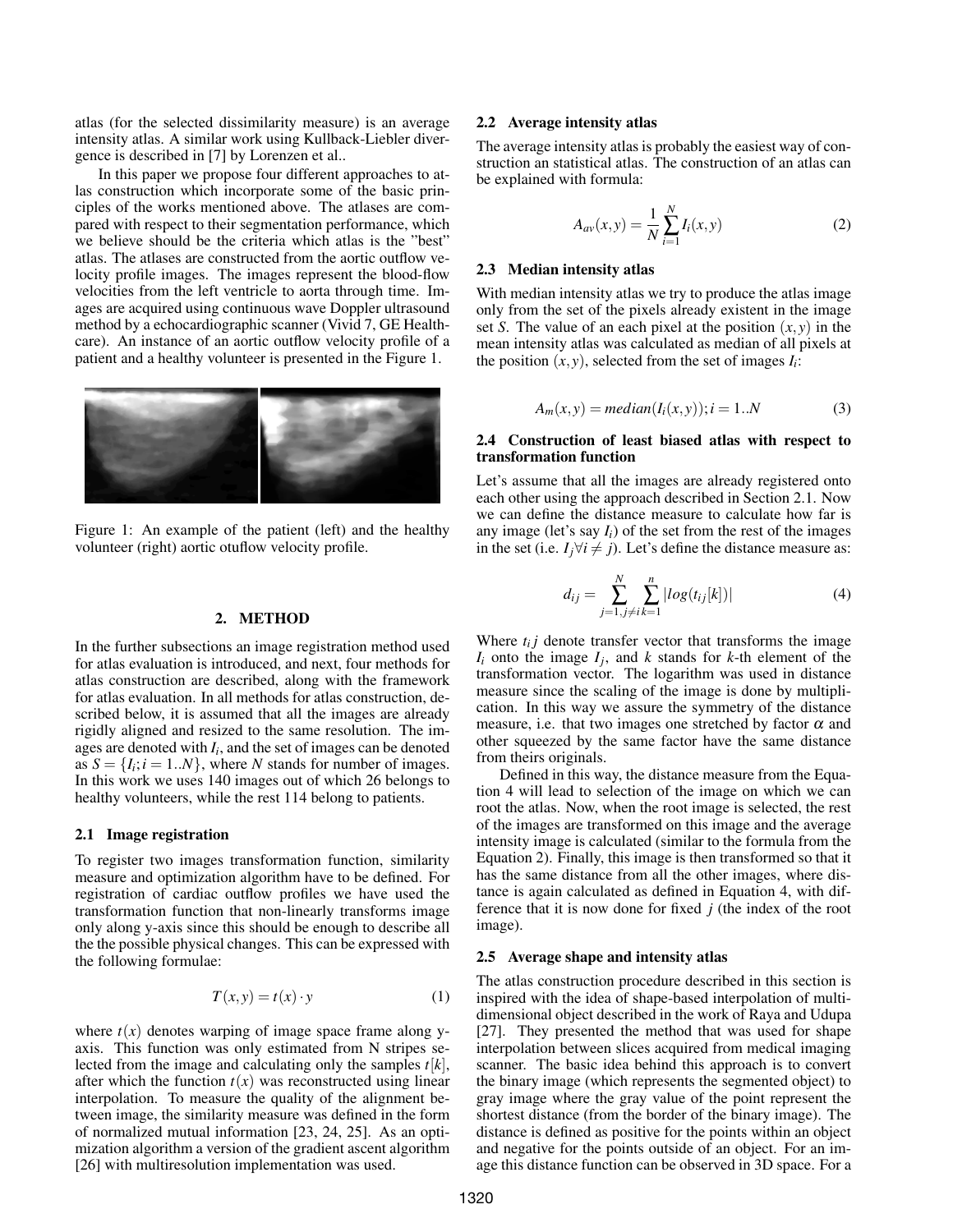circular object the distance transformation will have a shape of a cone, as shown in Figure 2.



Figure 2: The distance transformation (cone) of an circular object on the plane.

Since the distance transformation of a binary image can again be represented as an (gray-level) image the process of averaging is by no means different. When the gray images from multiple objects are calculated and the images are averaged their mean shape can be extracted as a set of pixels with value zero in the average gray image. In other words, the border of the mean shape object is an isoline (contour line) with pixel value zero. We may think of the gray images from the Doppler ultrasound scanner as a set of 3-D object, if we represent the intensities as elevation (z-axis coordinate). This can help us to extend the idea of Raya and Udupa to a 3D space. Now, the shortest distance from the 3-D object is represented by isoplanes. The distance transformation will now give a function that exists in 4-D space and in its discrete form describes a set of isoplanes. After averaging this set we need to find the isoplane with value zero (i.e. the distance is zero). This isoplane is shape average of the 3-D object. Since the 3-D object contains the informations from both the intensity and shape of an object form an 2-D Doppler image we can say that this object is shape and intensity average of the images used for its construction. We convert this object back to gray (2-D) image and use it as an atlas.

#### 2.6 A framework for atlas evaluation

In this section we will propose the method for evaluation four atlases type described in Sections  $2.2 - 2.5$ . The proposed method for atlas evaluation is based on the segmentation accuracy of each atlas and the steps of this method are depicted in Figure 3.

The problem of segmentation evaluation lies in the fact that segmentation accuracy may wary based on error from manual segmentation of an atlas (let's denote it with *em*), registration error (*er*), error form suboptimal choice of an atlas  $(e_a)$  and golden standard error  $(e_g)$ . As a golden standard a manual segmentation of an image was used, and since the same image and same segmentation is used in all experiments this error is constant across experiments. In this way, we expect that only the segmentation accuracy is affected. Similarly, one can use  $\sigma(e_m + e_r)$  to denote the uncertainty of a method, since it depends on both the error form manual segmentation of an atlas and the registration error. With this, only the precision of segmentation is affected, but since the same method is used in each experiment, the additional



Figure 3: A flow chart of the proposed method for atlas evaluation.

variation across experiments (due to  $e_m$  and  $e_r$ ) should be approximately the same.

When each instance of an atlas is constructed as shown in Figure 3 all the images that were not used for atlas construction, were transformed onto the atlas. The registration procedure for this is already described in Section 2.1. The transformation parameters were memorized and after the atlas is segmented, this segmentation was backward transformed onto the images where the segmentation evaluation is done. The segmentation accuracy and precision is used to evaluate the atlases performance. In these experiments,  $M = 50$  images were used to construct an atlas, and  $K = 22$  times different images from the set were selected, to compare the variation across different atlas types, and across different image selection.

#### 3. RESULTS

The preliminary results shows that segmentation error has a small variation across different atlas types. This is shown in Table 1.

|                | Err      |
|----------------|----------|
| A <sub>1</sub> | 5.2777%  |
| A <sub>2</sub> | 5.2824\% |
| $A_3$          | 4.5336%  |
|                | 4.7182%  |

Table 1: Atlas performance comparison based on segmentation accuracy. *A*<sup>1</sup> to *A*<sup>4</sup> denote atlases described in Sections 2.2 to 2.5, respectfully.

Additionally, the experiment was repeated  $K = 22$  times for each method for atlas construction. The results can be depicted as shown in Figure 4, where vertical lines shows one standard deviation of the segmentation error for different atlas type. We can notice that the error distribution overlap significantly. From this we can conclude that there are cases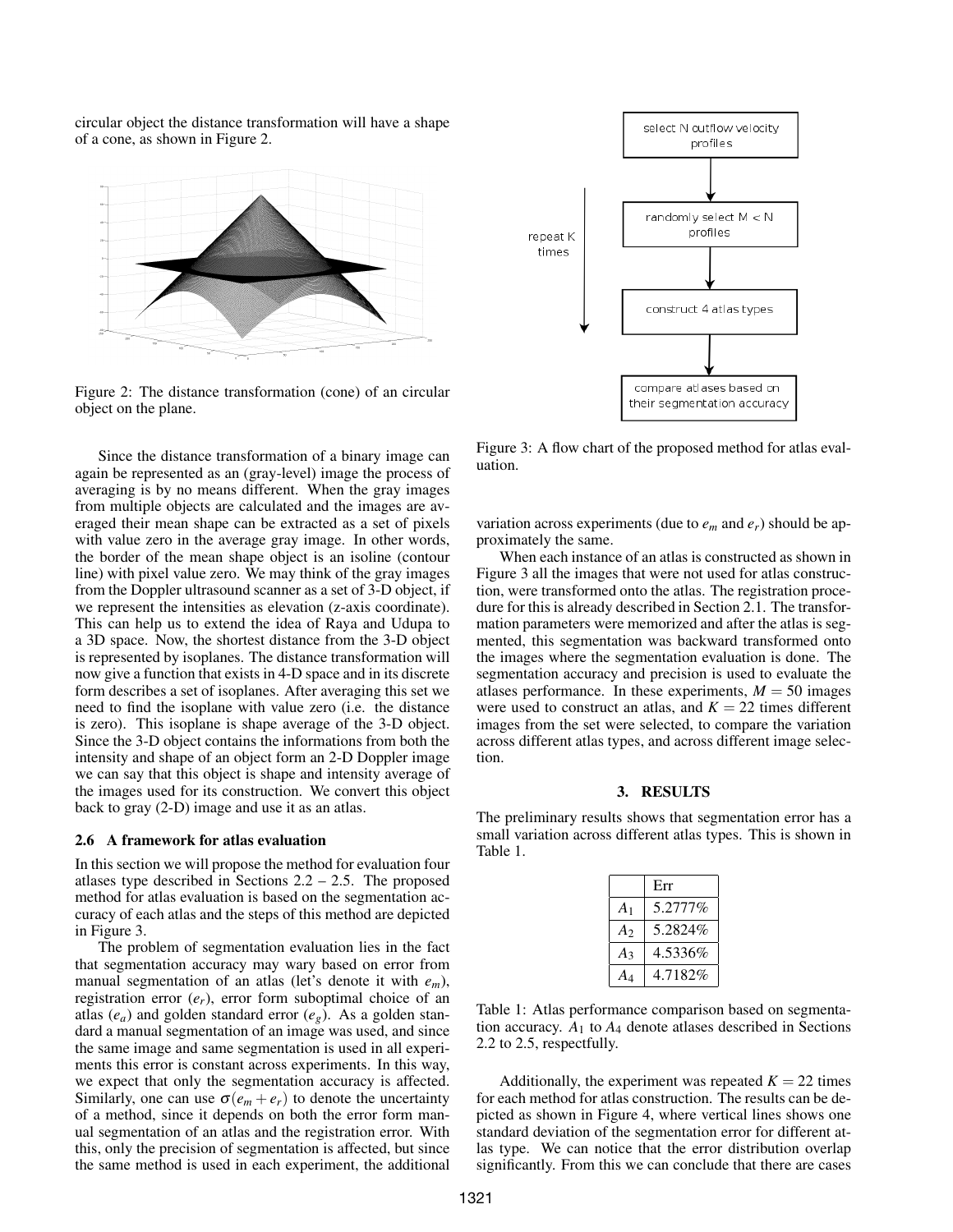when carefully selected images for atlas construction outperform the carefully selected method for atlas construction.



Figure 4: The average segmentation error along with denoted one standard deviation range. The 1 to 4 on y-axis denotes atlases described in Sections 2.2 to 2.5, respectfully.

Knowing that atlas segmentation also affects segmentation performance a concept of least biased segmentation selection (as compared with least biased atlas selection) is developed. All the images which contributed to atlas construction were segmented, and this segmentation was propagated along with image when atlas is constructed. The average segmentation is used as least biased segmentation of an atlas. The segmentation evaluation was conducted in the same fashion as in the previous experiment. The results are shown in Figure 5.



Figure 5: The average segmentation error along with denoted one standard deviation range. The 1 to 4 on y-axis denotes atlases described in Sections 2.2 to 2.5, respectfully. The results from least biased segmentation concept.

From the results we can conclude that least biased segmentation selection improves performance of any atlas since it has lower mean error as well as the standard deviation.

## 4. CONCLUSION

In this article we proposed a novel method for least biased atlas construction (Section 2.5), and compared the results of

this method with the performance of three different atlases (Figure 4). Although our method outperforms them, this improvement is not statistically significant. Additionally, we shown that the selection of a least biased atlas did not lead to significantly better segmentation results, which may be contributed to the enough plastic transformation conducted within registration process. Finally, in this paper we have presents the results that show how carefully selected atlas segmentation may have greater impact on segmentation accuracy than the atlas selection. We also proposed a methodology for construction of a least biased (atlas) segmentation. The atlases with this property had a better segmentation performances than the atlases without this property.

### REFERENCES

- [1] A. F. Frangi, D. Rueckert, J. A. Schnabel, and W. J. Niessen, "Automatic construction of multiple-object three-dimensional statistical shape models: application to cardiac modeling," *Medical Imaging, IEEE Transactions on*, vol. 21, no. 9, pp. 1151–1166, 2002.
- [2] D. Perperidis, R. Mohiaddin, and D. Rueckert, "Construction of a 4D statistical atlas of the cardiac anatomy and its use in classification." *Med Image Comput Comput Assist Interv Int Conf Med Image Comput Comput Assist Interv*, vol. 8, no. Pt 2, pp. 402–410, 2005.
- [3] M. Lorenzo-Valdés, G. I. Sanchez-Ortiz, R. Mohiaddin, and D. Rueckert, "Atlas-Based Segmentation and Tracking of 3D Cardiac MR Images Using Nonrigid Registration," in *MICCAI (1)*, 2002, pp. 642–650.
- [4] P. Fillard, X. Pennec, P. M. Thompson, and N. Ayache, "Evaluating Brain Anatomical Correlations via Canonical Correlation Analysis of Sulcal Lines," in *Proc. of MICCAI'07 Workshop on Statistical Registration: Pairwise and Group-wise Alignment and Atlas Formation*, Brisbane, Australia, 2007.
- [5] S. Joshi, B. Davis, M. Jomier, and G. Gerig, "Unbiased diffeomorphic atlas construction for computational anatomy." *Neuroimage*, vol. 23 Suppl 1, 2004.
- [6] K. K. Bhatia, J. V. Hajnal, B. K. Puri, A. D. Edwards, and D. Rueckert, "Consistent groupwise non-rigid registration for atlas construction," in *Proceedings of the IEEE Symposium on Biomedical Imaging (ISBI*, 2004, pp. 908–911.
- [7] P. Lorenzen, B. Davis, G. Gerig, E. Bullitt, and S. Joshi, "Multi-class posterior atlas formation via unbiased kullback-leibler template estimation," in *In LNCS*, 2004, pp. 95–102.
- [8] P. Lorenzen, M. Prastawa, B. Davis, G. Gerig, E. Bullitt, and S. Joshi, "Multi-Modal Image Set Registration and Atlas Formation," *Medical Image Analisys*, vol. 10, no. 3, pp. 440–451, June 2006.
- [9] M. Bach Cuadra, C. Pollo, A. Bardera, O. Cuisenaire, J. Villemure, and J. Thiran, "Atlas-Based Segmentation of Pathological Brain MR Images," in *Proceedings of International Conference on Image Processing 2003 , ICIP'03, Barcelona, Spain*, vol. 1. Boston/Dordrecht/London: IEEE, 2003, pp. 14–17.
- [10] D. Rueckert, A. F. Frangi, and J. A. Schnabel, "Automatic construction of 3-D statistical deformation models of the brain using nonrigid registration." *IEEE Trans*